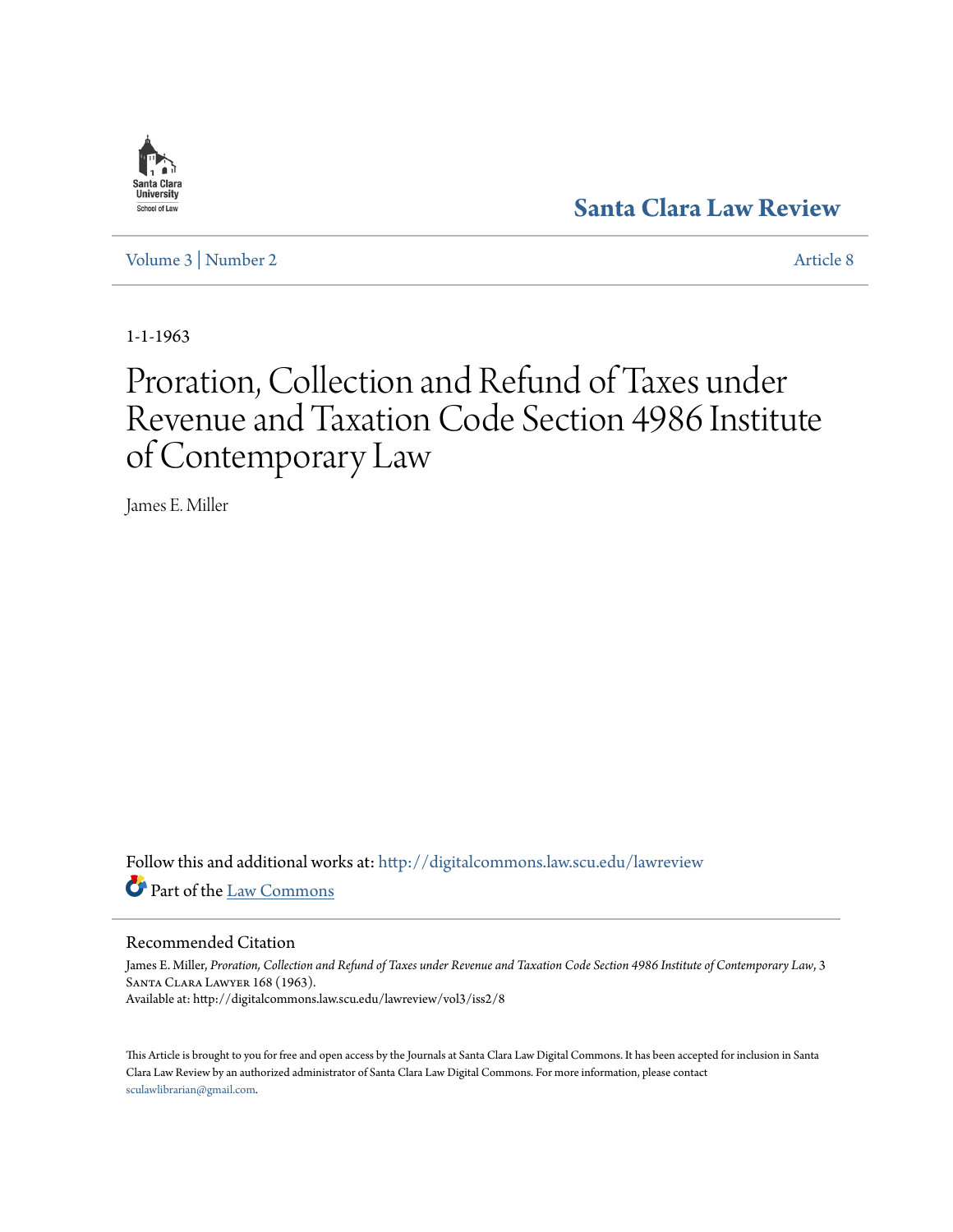## Proration, Collection and Refund of Taxes Under Revenue and Taxation Code Section **4986**

When a transfer of title or possession of real property occurs between a private owner and a public entity, the property ceases to be subject to ad valorem taxation, provided that the property is within the territorial limits of the acquiring agency.1 The legislature has prorated these taxes to the date of acquisition, and this formula is consistent with the taxpayer's duty to pay only for the benefits afforded his property while he has the use thereof.<sup>2</sup>

The Revenue and Taxation Code sets forth the formulae for the proration, collection and cancellation of taxes secured by liens on property when such property is acquired by a public entity for public purposes.<sup>3</sup> Where the property is acquired by negotiated purchase, taxes, assessments, penalties and costs are prorated to, but not including, the date title passes to the public entity.4 The date **of** acquisition is taken as the date that the governing board or other designated officer accepts the deed on behalf of the public entity.<sup>5</sup> Where the property is acquired through condemnation proceedings the date of proration is the date title passes or possession is taken, whichever occurs first.<sup>6</sup> The Code of Civil Procedure states that title passes when a certified copy of a final order of condemnation is filed with the county recorder. 7 It also provides that the effective date of possession is the earliest date on which the plaintiff would be entitled to take possession of the property if the plaintiff had given the defendants the required twenty days notice of the order of possession on the date the order is made, unless the order specifies a different date.8

It is good practice among condemnors to state in the order of possession the date upon which or after which the plaintiff is entitled to take possession. This is the date which is normally considered to be the "taking" date for tax purposes.9 However, the term "possession" is not defined by section 4986 and the situation could arise where physical possession is not taken on the effective date of possession. The condemnor can' receive a set-off for the rents, issues and profits the taxpayer obtains after this date. 10 While there is no provision for taxation of the fee during this interim period, if the time in possession by the taxpayer were significant, his use of the property could be taxed as a possessory interest.<sup>11</sup> Where possession is taken prior to the final order of condemnation, it is common practice to include in the final order a recitation of the effective date of the order of possession. This assists the assessor, tax collector, title companies and the public generally in ascertaining the date of possession.

**<sup>&#</sup>x27;CAL. CONST.** art. XIII, **§ 1.**

*Committee Report of the California State Bar Committee on Condemnation Law and Procedure (Southern Section),* 36 CAL.S.B.J. 447, 456 (1961).

**a CAL.** REV. & TAX. **CODE §** 4986. All statutory citations refer to the California Revenue and Taxation Code, unless otherwise indicated.

**<sup>4</sup> CAL.** REV. & TAX. CODE **§** 4986.

**<sup>5</sup> CAL.** GoV. **CODE §** 27281.

**<sup>&#</sup>x27; CAL.** REV. & TAX. **CODE §** 4986(2) (b).

**CAL. CODE Civ.** PRoc. § 1253.

**<sup>&#</sup>x27;CAL. CODE** CIv. Pnoc. § 1243.5(b)(4).

**CAL. CODE CIV. PROC.** § 1243.5(b). **0 CAL. CODE** CIV. Pnoc. § 1255b(b).

**<sup>&</sup>quot; CAL.** REV. & TAX. **CODE § §** 104, 107.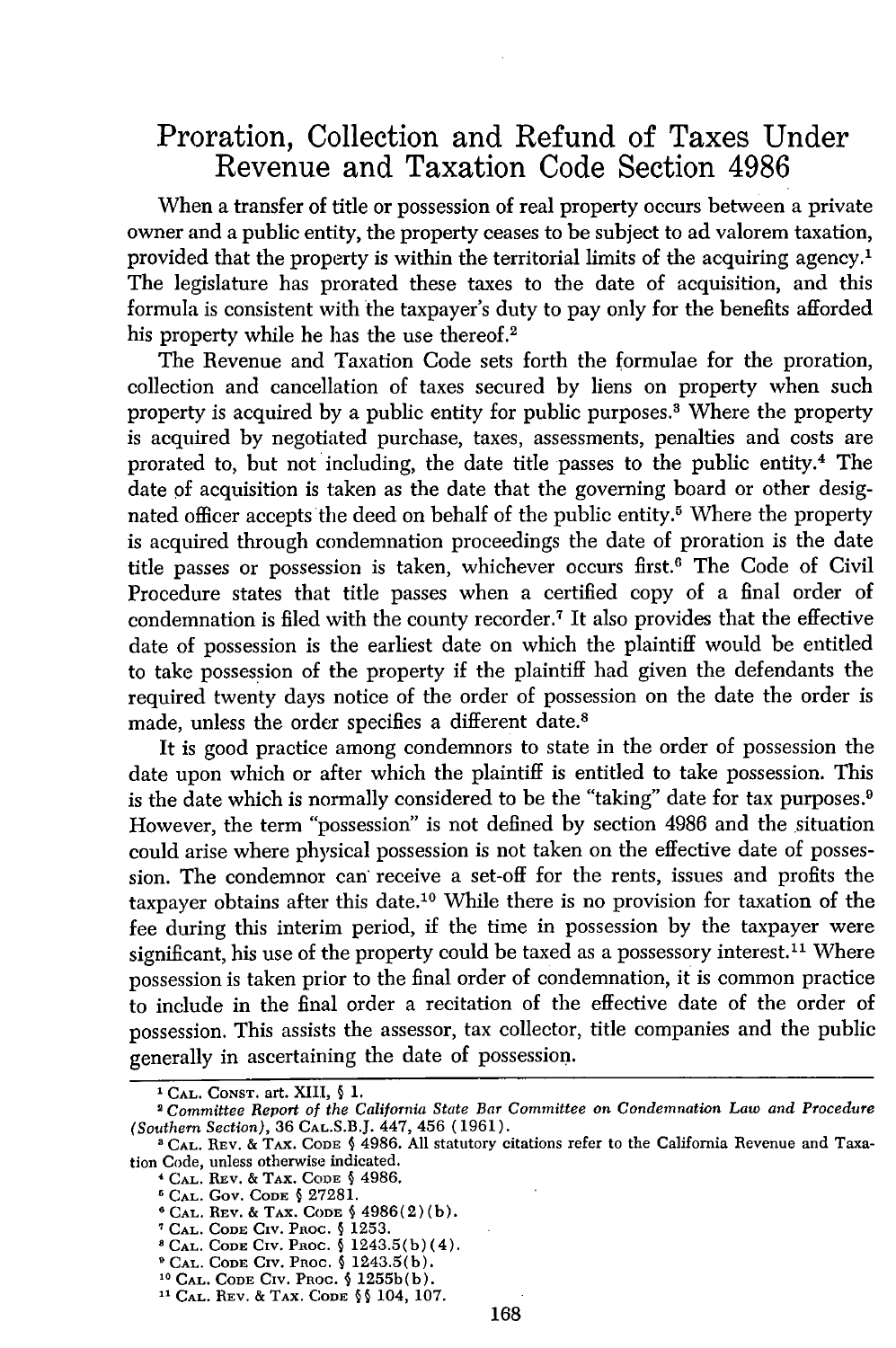#### **MECHANICS**

The mechanics for this proration, collection and refunding should now be examined. First, consider the situation where-property is acquired by negotiated purchase under section  $4986(2)(a)$ . If the purchase occurs prior to September, the tax collector will normally be able to furnish the assessee with his tax bill showing the prorated amount of taxes. In cases of partial takings, the tax bill is prepared on the basis of the new segregated values, the property transferred to the unsecured roll, and the tax collected as a personal liability of the former private owner.

When the date of acquisition occurs after September, the taxpayer can pay the first installment. If the property is acquired thereafter, the taxpayer will be sent an amended bill for his share, if unpaid. If he has paid more than his share, he can obtain the amount of the overpayment as part of the purchase price of his property or arrange for a refund through the public agency. The public entity is then "deemed" to have paid the overpayment, which in turn is "deemed" to have been erroneously collected and refundable to the public entity by the taxing agencies.<sup>12</sup>

Where the county collects the taxes for a city, the consent of the city attorney is necessary before cancellation of the taxes accruing after the date of proration.<sup>13</sup> The code does not specify whether the consent of the city attorney is necessary in order to refund taxes which have been deemed to have been erroneously collected. 14 The board of supervisors, however, may include in the refund taxes collected by county officers for a city or a revenue district.<sup>15</sup>

Seemingly, if the taxes are unpaid, the consent of the city attorney is needed to cancel taxes after the date of acquisition; whereas, if an overpayment of taxes has occurred, no consent is needed in order to refund the money. The question then arises whether the taxes accruing after the date of proration can be canceled where there has been a "prepayment" or an overpayment of the taxes. This results from the fact that section 5096.3 speaks only in terms of refunds and Code of Civil Procedure section 1252.1 only in terms of liability for the tax as between the plaintiff and defendant.

In theory, this legislative gap leaves uncollectible taxes on the books unless it can be said the power to refund taxes implies the power to cancel them on the roll. 16 It is clear that the taxpayer's share of these taxes is not a cloud on the title held by the acquiring public entity in that the lien dissolves when the property is transferred to the unsecured roll.<sup>17</sup> The taxes accruing after the date of proration are not legally collectible taxes, and if a county lien ever attached, it is extinguished by operation of law.<sup>18</sup>

**<sup>1</sup>CAL. CODE** Civ. Pnoc. **§** 1252.1, **CAL. REV.** & TAX. **CODE §** 5096.

**<sup>\*</sup> CAL. REV. & TAX. CODE** § <sup>4</sup> <sup>9</sup> <sup>8</sup> 6(2)(a). **"CAL.** REV. & TAX. **CODE** § 5096.3.

**CAL. REV.** & TAX. **CODE** § 5099.

**<sup>18</sup>**See 40 Ops. **CAL.** ATT'Y **GEN.** 6 (1962).

**<sup>,</sup>CAL. REV.** & TAX. **CODE §** 4986(2) (a), State of California **v.** Clyne, 175 Cal.App.2d 204, 209, 345 P.2d 474, 477 (1959).

**<sup>18</sup>** City of Long Beach v. Board of Supervisors, 50 CaI.2d 674, 328 P.2d 964 (1958).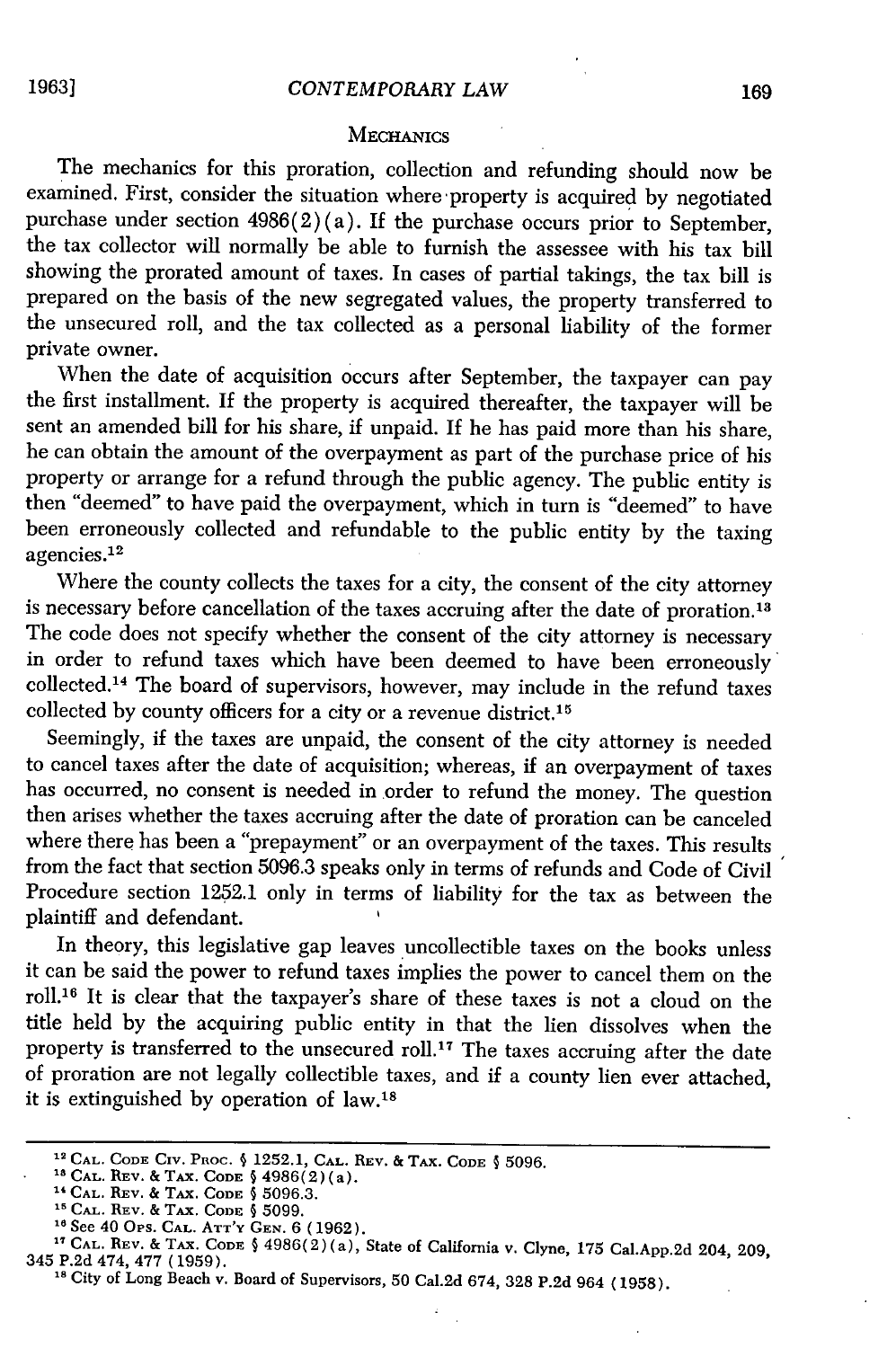#### *SANTA CLARA LAWYER*

#### POSSESSION **AND** TITLE

The California Law Revision Commission study<sup>19</sup> relating to taking possession and passage of title in eminent domain proceedings and other legislative history does not disclose the reason why the legislature treats differently the acquisition of property by deed from the acquisition through condemnation actions. In addition to the difference of the date of proration, there is a difference of administrative burden in the collection of the taxes. Under section 4986(2) (a), the burden is wholly on the tax collector. Under section 4986(2) (b), the taking agency is necessarily involved as a defendant in a condemnation case with the attendant burden of obtaining legal representation.<sup>20</sup>

Another problem arises when the public entity acquires possession of property by negotiation, trespass or an order of possession and subsequently acquires the property by a negotiated purchase.<sup>21</sup> Section  $4986(2)(a)$  has been interpreted to mean that the phrases "acquired by a negotiated purchase and sale" and "the portion of such taxes **...** which are allocable to that part of the fiscal year which begins *on the date of acquisition of the property"* refer to the date that title to the property vests in the public entity.22 Since the taking of possession does not vest the full fee simple title in the public agency, the proration date is the date of the acceptance of the deed by the public entity.23 Thus, the unwary taxpayer is liable for taxes, penalties and costs for months and perhaps years intervening between the taking of possession and the passage of title.

It can be argued that "acquired" refers to the taking of possession. The legislature's use of the words "purchase and sale" indicate the transfer of some or all of the indicia of ownership-here the right to possession.24 The acquisition of possession is constitutionally a "taking" and thereafter the public agency has "acquired" the property for all practical purposes.<sup>25</sup> It is unjust to require the taxpayer in this situation to sustain the burdens of society relative to property from which he could not enjoy the benefits.

#### RECOMMENDATIONS

The answer is that section  $4986(2)(b)$  in dealing with a condemnation action, differentiates between "acquisition" and "possession" and makes an express provision that the earlier of the two controls. The legislature made no similar differentiation when considering acquisitions by negotiated purchase under section  $4986(2)(a)$ . While the "possession before title" cases appear to be a trap for the unwary, they are really not, since usual business prudence in buying and selling real estate includes consideration of taxes, insurance, and the like. To avoid the payment of taxes during possession in this case, the only means available presently would be for the public entity to go to a stipulated judgment of

**<sup>19</sup>**California Law Revision Commission Recommendation and Study B-61 (Oct. 1960).

**<sup>20</sup> CAL. CODE** Civ. Puoc. **§** 1246.1.

**<sup>11</sup>** California Law Revision Commission Recommendation and Study B-62 (Oct. 1960).

<sup>22</sup> Emphasis supplied.

<sup>&</sup>lt;sup>23</sup> CAL. Gov. CODE § 27281.

<sup>2&#</sup>x27; **CAL.** REV. &TAx. **CODE §** 4986(2) (a).

**<sup>11</sup>** People v. Peninsula Title Guaranty Co., 47 Cal.2d **29, 33, 301 P.2d 1,** 3 **(1956).**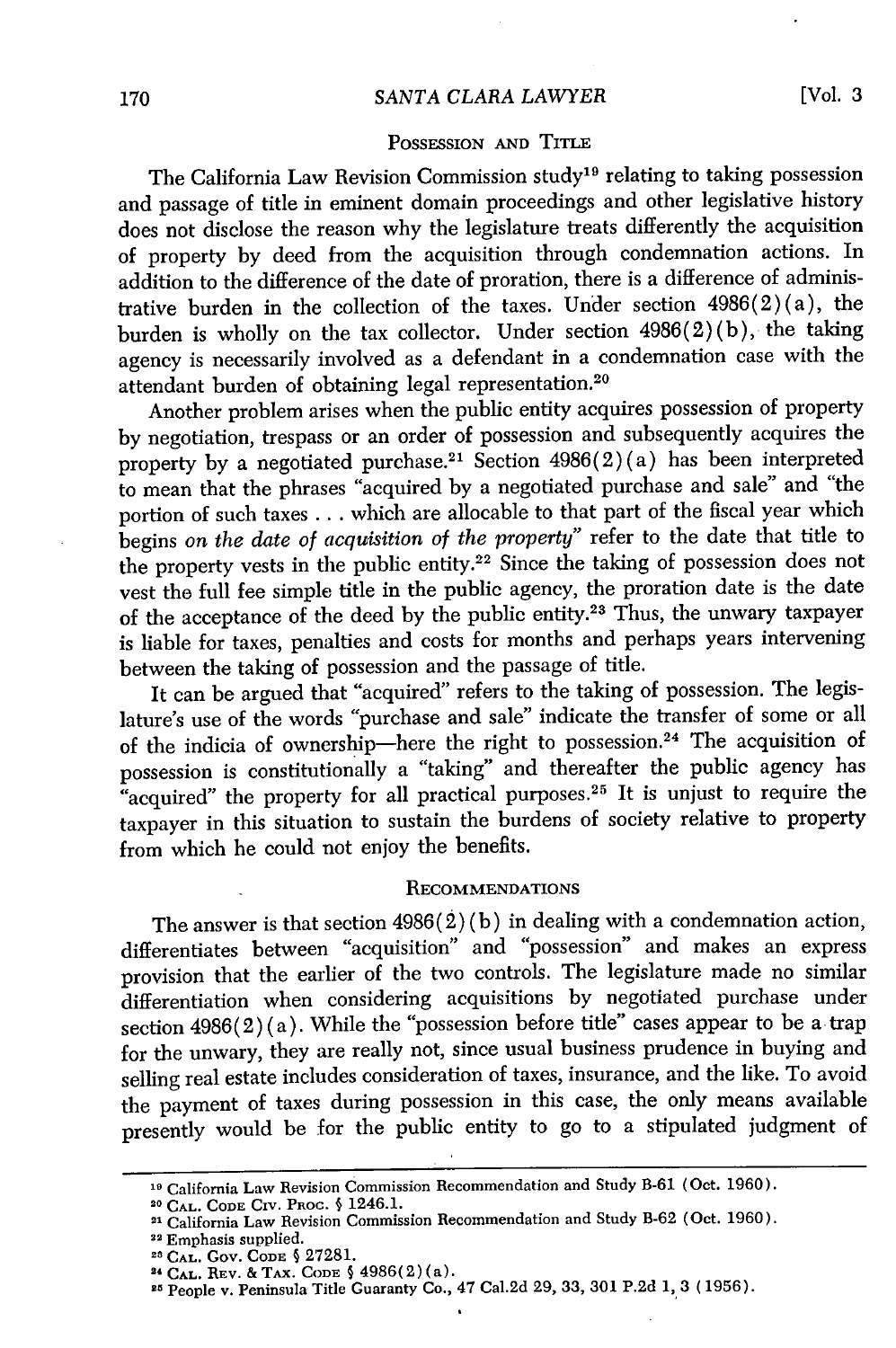condemnation and obtain a final order of condemnation. This is an expensive and time consuming solution for the parties involved, especially for the attorneys of the acquiring agency and the taxing jurisdiction.

To remove the inequity in this unusual situation, legislative change is needed to make the effective date of possession or passage of title, whichever is first, the controlling date. As an alternative, "acquisition" could be defined to include the taking of possession under a court order or declaration of taking.

As to matters pending on July 1, 1962, the legislature by its 1961 amendments provided for a refund to the property owner who pays more than his pro rata share of taxes. Under Code of Civil Procedure section 1252.1, as between the plaintiff and defendant, the former is made liable for the overpayment. Notice should be taken that this section applies to condemnors who are public entities or private persons suing under Code of Civil Procedure section 1238(8). While it is doubtful that a public entity could be "liable" for taxes, the net effect of the 1961 legislation is to put the administrative burden of seeking a refund for the property owner upon the condemnor. Under section 5096.3 the overpaid tax is deemed to have been erroneously collected; a claim against the taxing agency is therefor in order.<sup>26</sup>

#### **FiNAL PROBLEM**

One final problem relates to the division of valuations on the roll where a partial taking occurs. 27 To provide for the orderly administration of the county's agencies, it is advantageous for condemnors to ask the tax collector for a separate valuation, furnishing him with a copy of the complaint and information relative to the recording of the lis pendens. This procedure enables the county departments to spread the workload over a longer period of time and allows the taxpayer to pay separately the taxes on the part taken and on the remainder.<sup>28</sup>

The time and expense of collecting taxes in condemnation suits when handled as a matter of litigation generally has been incommensurate with the amount of taxes collected. Notwithstanding the fact that forms and procedures have been developed to streamline the litigation, the basic consideration remains that collection of taxes, even in a condemnation setting, is an administrative and not a legal problem.

The value in claiming taxes as part of the court proceeding is that the tax lien usually has priority over all other claims to the award; the award is security for the payment of the taxes which the tax collector does not have under section  $4986(2)$ (a). Whether taxes should be collected through court when the property is acquired by condemnation is an economic problem: that is, whether the value of having the security furnished by the award is sufficient to justify the legal and administrative costs to collect the taxes through court. The tax collector could handle the entire matter by sending the condemnee *'an* amended tax bill after the final order has been recorded.

<sup>26</sup>**CAL.** REV. **&** TAX. **CODE § 5096.**

**<sup>27</sup> CAL. CODE CIV. PROC. § 1252.2.**

**<sup>&</sup>quot; CAL.** REV. **&** TAX. **CODE § 2801.**